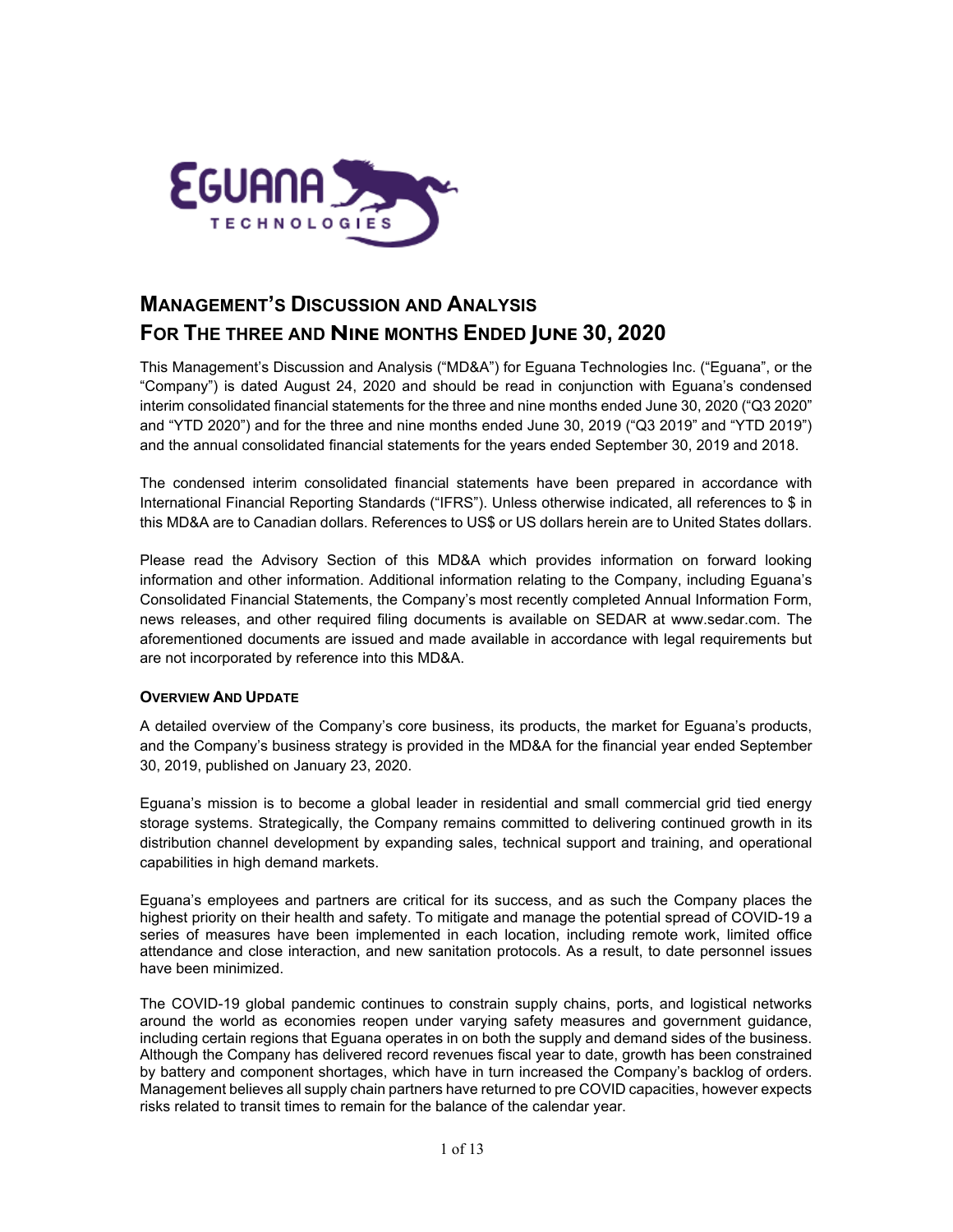The United States, primarily California and Hawaii, continue to be key growth markets for Eguana where its distributor and dealer network is approaching 200 partners. Emphasis remains on upfront product features and installation training to provide a seamless consumer experience. Hawaii installations are following the same trend as the prior year, with increasing orders as consumers look to take advantage of tax incentives prior to December 31, 2020. In California, the Company has launched a Cobalt free Evolve LFP to give consumers a choice in battery chemistry. Both solutions, the Evolve NMC (Nickel Manganese Cobalt) and Evolve LFP (Lithium Iron Phosphate), are based on the Company's proprietary advanced power controls solution and maintain key product features including remote auto recovery of battery modules, flexible battery capacity, simple installation processes, back up power functions and remote commissioning and diagnostic capability.

Eguana has scheduled its Sunnova field trials in September for the Moixa AI based Evolve, which was developed as part of a previously announced development deal with partner ITOCHU Corporation ("ITOCHU"). Field trials were originally scheduled in late July however were delayed as a result of travel restrictions with respect to COVID-19. Beta systems have been running for several months without issue and have been designed for virtual power plant ("VPP") and residential applications.

The Company successfully increased its letters of guarantee from EDC (Export Development Canada) for our contract manufacturing partners ahead of expected growth in the European market. During the quarter, Eguana structured a baseline demand of 50 systems per month with partner Hanwha QCells ("QCells") to stabilize production and assembly processes. This manufacturing consistency will also provide for margin improvement in the coming quarters with respect to the Enduro product. The Company is also reviewing the certification process for the Elevate for European markets.

Material shipments were restarted into the Australian market to service a backlog of orders which will be recognized in the fourth fiscal quarter. Additionally, the Australian team successfully increased its dealer partners and expects to see sales traction increase in the balance of the calendar year. The Company has begun negotiations with a tier one solar company in Australia with the intention of realizing national coverage with the Evolve LFP product.

Eguana has completed its battery supply transition to partner ITOCHU to reduce upfront working capital requirements and the reduction of its cashflow cycles. This was a critical step to realizing the growth potential of the Company as energy storage continues its path to mainstream adoption.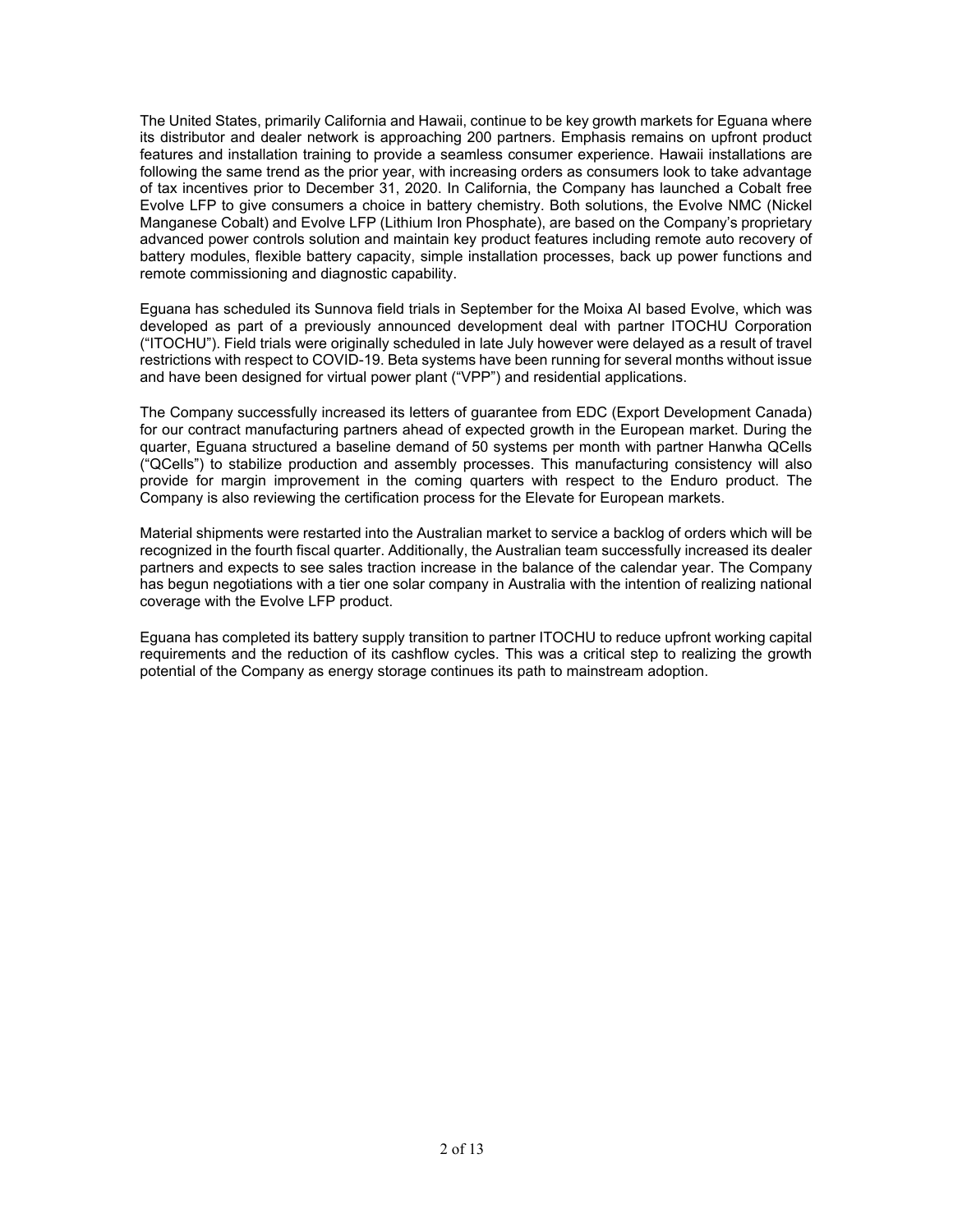## **Q3 2020 OPERATING RESULTS**

The following table sets forth a summary of the results of operations for the three and nine months ended June 30, 2020 and 2019.

|                                  | Q3 2020       | Q3 2019     | <b>YTD 2020</b> | YTD 2019    |
|----------------------------------|---------------|-------------|-----------------|-------------|
|                                  |               |             |                 |             |
| Sales and engineering services   | 2,179,891     | 774,670     | 6,620,830       | 2,602,457   |
| Cost of goods sold               | 1,908,224     | 834,804     | 5,728,098       | 2,497,803   |
| Gross margin                     | 271,667       | (60, 134)   | 892,732         | 104,654     |
|                                  |               |             |                 |             |
| Expenses                         |               |             |                 |             |
| General and administrative       | 463,847       | 585,803     | 1,443,392       | 1,894,065   |
| Selling and marketing            | 503,024       | 686,538     | 1,568,427       | 2,169,412   |
| Product research and development | 223,668       | 336,485     | 631,743         | 850,731     |
| Operations                       | 206,079       | 198,977     | 641,674         | 579,642     |
|                                  | 1,396,618     | 1,807,803   | 4,285,236       | 5,493,850   |
|                                  |               |             |                 |             |
| Loss before undernoted items     | (1, 124, 951) | (1,867,937) | (3,392,504)     | (5,389,196) |
|                                  |               |             |                 |             |
| Financing costs                  | (768, 998)    | (400, 136)  | (2, 120, 211)   | (1,069,188) |
| Unrealized foreign exchange gain | 130,404       | 37,925      | (287, 815)      | (55, 973)   |
| (loss)                           |               |             |                 |             |
| Other income                     | 2,310         | 1,938       | 2,313           | 3,242       |
| <b>Net loss</b>                  | (1,761,235)   | (2,228,210) | (5,798,217)     | (6,511,115) |
|                                  |               |             |                 |             |

#### *Sales and engineering services*

The Company's revenue is derived from the sale of energy storage systems which are available in multiple size configurations to meet individual consumer and regional requirements. The systems, which are branded the Evolve NMC, the Evolve LFP, the Enduro, and the Elevate, maintain approximately 90% bill of material consistency throughout the electronics topology, where many of the Company's proprietary patents reside. Each system is capable of performing both customer and grid related services including solar self-consumption and back-up power along with a full suite of grid services including frequency and voltage control, as well as fleet aggregation for VPP's.

The Company's customer base is addressed primarily through global distributors and large installers, who in turn market and sell Eguana systems through their customer networks. Through a series of online and in person training programs, the Company ensures both its customers and installation partners are appropriately educated and trained on product features and installation best practices prior to sales, as all installation, maintenance and subscriptions are the responsibility of the distributor or installer.

For the three-month period ended June 30, 2020, sales were \$2,179,891, consisting of \$1,867,835 in product sales and \$312,056 in engineering services, and represented a 181.4% increase over sales of \$774,670, derived wholly from product sales, for the same period in 2019. For the nine month period ended June 30, 2020, sales were \$6,620,830, the highest year-to-date revenue in the Company's history, consisting of \$5,572,415 in product sales and \$1,048,415 in engineering services, a 154.4%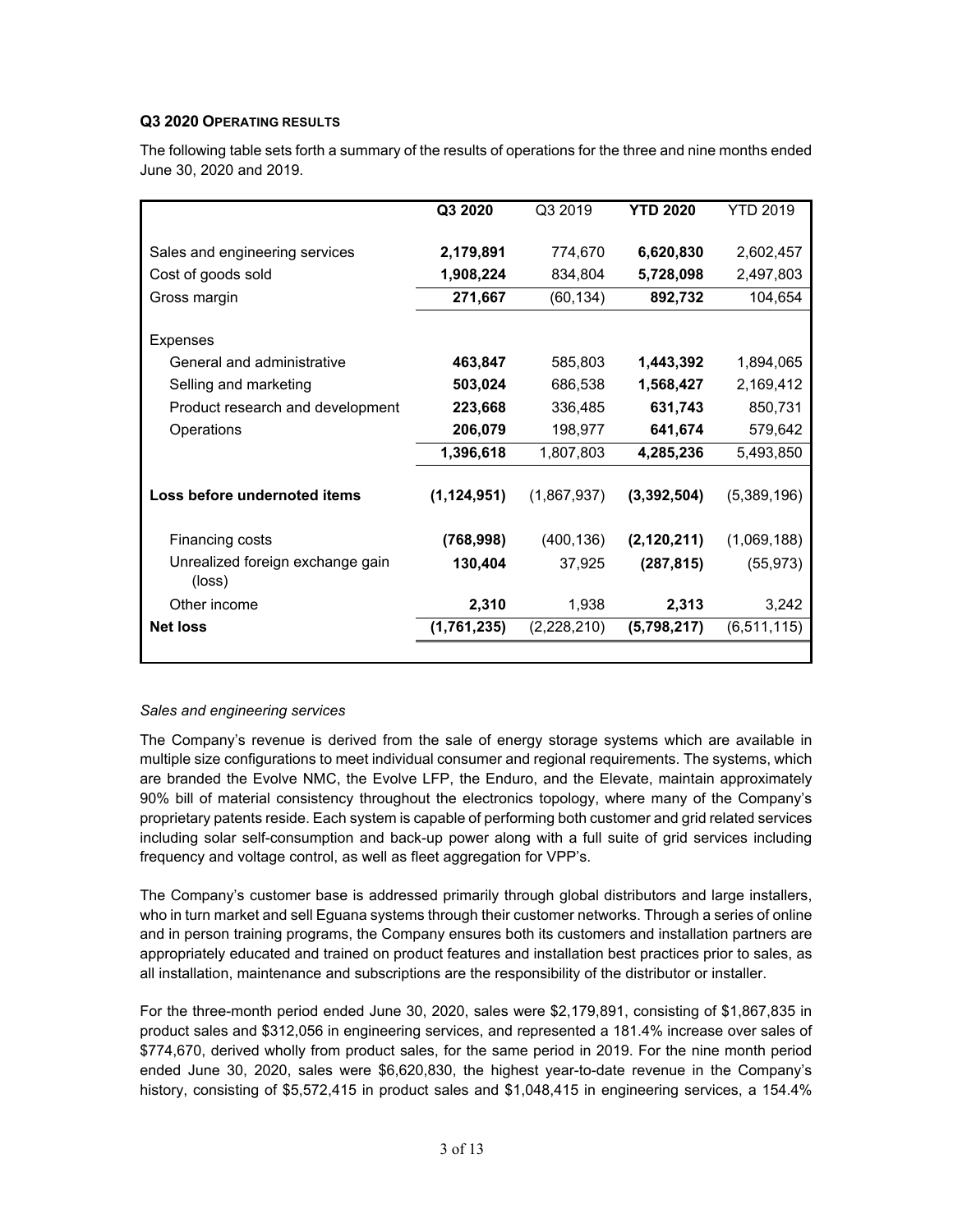increase from the same period in 2019. The sales increase was as result of consistent order growth through increasing distribution and direct partner channels.

The Company does expect to see continued quarterly fluctuations in revenues generated from the Company's various markets, sales regions, and sales channels due to variability associated with the timing of customer purchase decisions as well as the continued global impact of the COVID-19 pandemic on global supply chains.

### *Gross margin*

For the three months ended June 30, 2020, product sales resulted in a gross margin improvement of 9.0% from negative 7.8% (-\$60,134) to positive 1.2% (+\$21,864). Energy storage system gross margins were negatively impacted due to continued supply plan adjustments as a result of the COVID-19 pandemic. The Company assessed the supply chain risks and took the decision to reroute materials to its Calgary headquarters given the uncertainty associated with the logistical capabilities in China and Italy. This increased logistical and expediting costs, however allowed the Company to continue producing product for its customers increasing its sales revenues.

Gross margins for energy storage systems were 1.1% or \$59,312 for the nine months ended June 30, 2020. Energy storage system gross margins for the same period in 2019 were \$104,654 or 4.0%. The COVID-19 pandemic has created unprecedented risks within global supply chains caused by lockdowns throughout many countries, including some of which remain part of Eguana's supply chain. As a result, the Company notes a further risk in component and logistics costs as contract manufacturing and supply partners continue recovery efforts. Therefore, an inherent risk remains to realizing the Company's shortterm gross margin improvement plans. Planned cost reduction activities for North American and Australian Evolve products, including both the NMC and LFP, are expected to improve gross margins along with improvements from supply chain and product assembly efficiencies through contract manufacturing partners.

Engineering services contributed \$249,803 to the margin in Q3 2020 and \$833,420 for the nine months ended June 30, 2020 for services provided to Itochu Corporation to develop and certify proprietary residential storage system. There were no engineering services in 2019.

#### *Expenses*

Operating costs for the three months ended June 30, 2020 were \$1,396,618, down \$411,185 representing a 22.7% decrease from the same period in 2019.

 General and administrative expenses ("G&A") decreased by \$121,956 in Q3 2020 as compared to Q3 2019. The decrease in G&A cost can be attributed to realized foreign exchange gains due to the strengthening of the Canadian dollar in the quarter. Legal costs have also decreased compared to Q3 2019, as the prior year had added costs related to the ongoing German legal dispute for the cancellation of a supply agreement. Additionally, Q3 2020 saw a decrease in share-based compensation expense due to the passing of time associated with older options, which are valued on a graded vesting basis.

G&A expenses consist primarily of salaries (including the value of stock options for all employees), employee benefits and overhead expenses that are not otherwise allocated to other categories, occupancy, all professional fees, investor relations costs, travel costs, realized foreign exchange gains and losses and amortization.

• Selling and marketing costs in Q3 2020 decreased \$183,514 as compared to Q3 2019. This decrease is almost entirely due to the reduction in travel for sales and marketing opportunities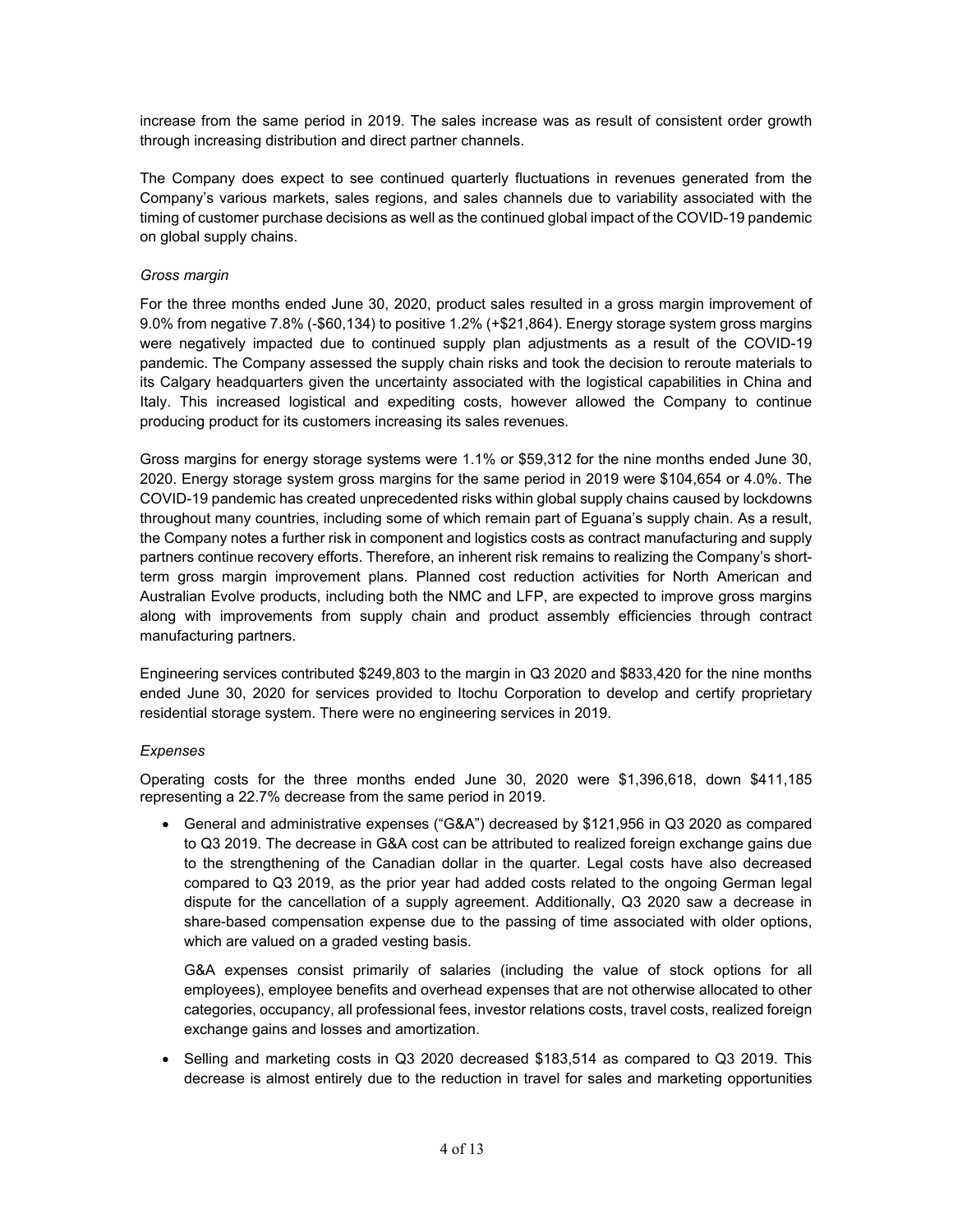associated with global restrictions due to the COVID-19 pandemic, as well as cancelled trade shows.

Included in these costs are salaries and benefits of personnel employed in marketing and customer account relationships, travel, costs of trade shows, ands portions of the Executive Vice President's ("EVP") and the Chief Executive Officer's ("CEO") compensation that relate to business development.

• Product research and development costs in  $Q3$  2020 decreased \$112,817 as compared to  $Q3$ 2019. This decrease is due to staff salary allocation to costs of goods sold for time spent on the new engineering development contract, which has decreased time spent on R&D specific projects compared to the prior year.

Included in product research and development are costs associated prototype development and certification, market analysis in support of new product definition, salaries and benefits of the engineering group, and a portion of the EVP compensation.

 Operations costs in Q3 2020 remained relatively consistent with costs from the same period in 2019.

Operations costs include salaries and benefits of employees directly allocated to this function and overhead cost allocations to support the operations personal.

Operating costs for the nine months ended June 30, 2020 were \$4,285,236 down \$1,208,614 from \$5,493,850 representing a 22.0% decrease for the nine months ended June 30, 2019.

- G&A expenses ("G&A") decreased by \$450,673 for the nine months ended 2020. The decrease in G&A cost can primarily be attributed to the reduced legal costs associated with the ongoing legal dispute in Germany, as well as a reduction in share-based payments due to certain options reaching the end of their graded vesting life. Consultants costs associated with the setup of new foreign operations were also reduced. These reductions are offset by increases in salaries and benefits for added positions to support the Company's global growth plans.
- $\bullet$  Selling and marketing for the nine months ended June 30, 2020 decreased by \$600,985 as compared to the nine months ended June 30, 2019. This decrease is due to the non-reoccurring costs associated with the setting up of the Australian and German offices in the first half of 2019, including travel, trade shows, and consultants. Additionally, due to the global COVID-19 restrictions, overall global travel has been significantly reduced.
- Product research and development costs decreased by \$218,988 for the nine months ended 2020. This decrease is due to staff salary allocation to costs of goods sold for time spent on the new engineering development contract, which has decreased time spend on R&D specific projects compared to 2019.
- Operating costs increased slightly by \$62,032 for the nine months ended 2020. This is attributed to an increase in salaries and benefits associated with additional personnel to support the Company's growth

#### *Financing Costs*

Financing costs in Q3 2020 were up \$368,862 as compared to Q3 2019. This increase is almost entirely due to the accretion of the convertible debentures issued in the second half of fiscal 2019, in addition to the recent convertible debentures issued in March of 2020.

Financing costs for the nine-month period ended June 30, 2020 were \$1,051,023 higher than the same period in 2019 due primarily to the addition of the convertible debenture accretion in Q3 2019, Q4 2019 and Q2 2020, as well as a full nine months of preferred share accretion for YTD 2020. Fiscal 2020 also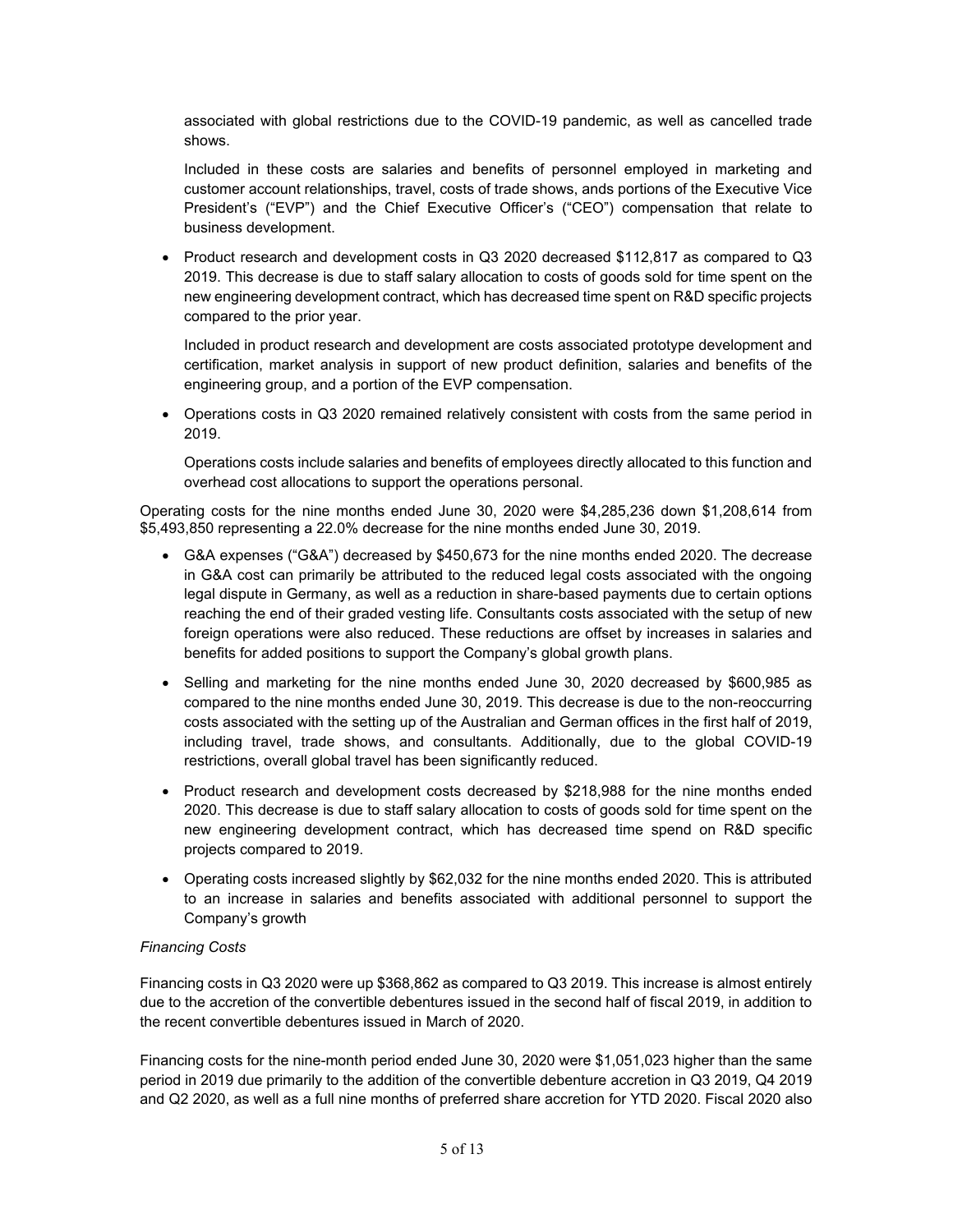saw an increase in accretion due to the short-term bridge loan, which was fully repaid in April 2002. This increase is offset with a reduction in long-term debt accretion due to an amendment with the Company's Senior Lender, wherein the monthly payments were reduced and comprised of interest only for four months for November 1, 2019 through February 1, 2020.

| <b>Operating activities</b>                   | Q3 2020     | Q3 2019     | <b>YTD 2020</b> | YTD 2019      |
|-----------------------------------------------|-------------|-------------|-----------------|---------------|
| Net loss                                      | (1,761,235) | (2,228,210) | (5,798,217)     | (6, 511, 115) |
| Share-based payments                          | 22,420      | 51,441      | 75,477          | 284,754       |
| Financing costs                               | 768,998     | 400,135     | 2,120,211       | 1,069,187     |
| Amortization of capital assets                | 39,992      | 45,228      | 129,600         | 120,078       |
| Amortization of leased assets                 | 49,523      |             | 136,045         |               |
| Warranty provision                            | 44,439      | 37,166      | 134,592         | 89,589        |
| Bad debt expense                              |             | 397         |                 | 397           |
| Unrealized foreign exchange<br>(gain)<br>loss | (130, 404)  | (37,925)    | 287,815         | 55,973        |
|                                               | (966,267)   | (1,731,768) | (2,914,477)     | (4,891,137)   |
| Net change in non-cash working<br>capital     | (689, 948)  | 734.390     | (381, 393)      | 35,696        |
| Cash flow used in operations                  | (1,656,215) | (997,378)   | (3, 295, 870)   | (4,855,441)   |
|                                               |             |             |                 |               |

# **MANAGEMENT DISCUSSION OF FINANCIAL RESULTS**

#### **Net Loss**

Net loss for Q3 2020 decreased by \$466,975 over the net loss in Q3 2019. The decrease in net loss is driven by decreased operating costs for the business and the addition of engineering revenue associated with a 2020 development contract. This is offset with an increase in financing costs associated with all three tranches of the convertible debentures.

#### **Share-based Payments**

Share-based payments were \$75,477 in the nine-month period ended June 30, 2020, down from \$284,754 from the same period in 2019. This is due to the passing of time of older option grants, as each tranche is recognized on a graded vesting basis over the period in which the option vests.

#### **Finance Costs**

Financing cost for the nine-month period ended June 30, 2020 were higher than the same period in 2019 primarily o due to the accretion of the convertible debentures issued in the second half of fiscal 2019 as well as the recent \$5M convertible debentures issued in March of 2020.

# **Unrealized Foreign Exchange (Gain) Loss**

Unrealized foreign exchange gain for the three months ended June 30, 2020 resulted from a favourable shift in foreign exchange, specifically the strengthening of the Canadian dollar against the US dollar for the long-term US denominated senior debt. However, for the nine months ended June 30, 2020, the unrealized foreign exchange was still in a loss position when comparing US/CAD exchange rates to the prior year. Unrealized foreign exchange for the comparative periods in 2019 saw a consistent trend to 2020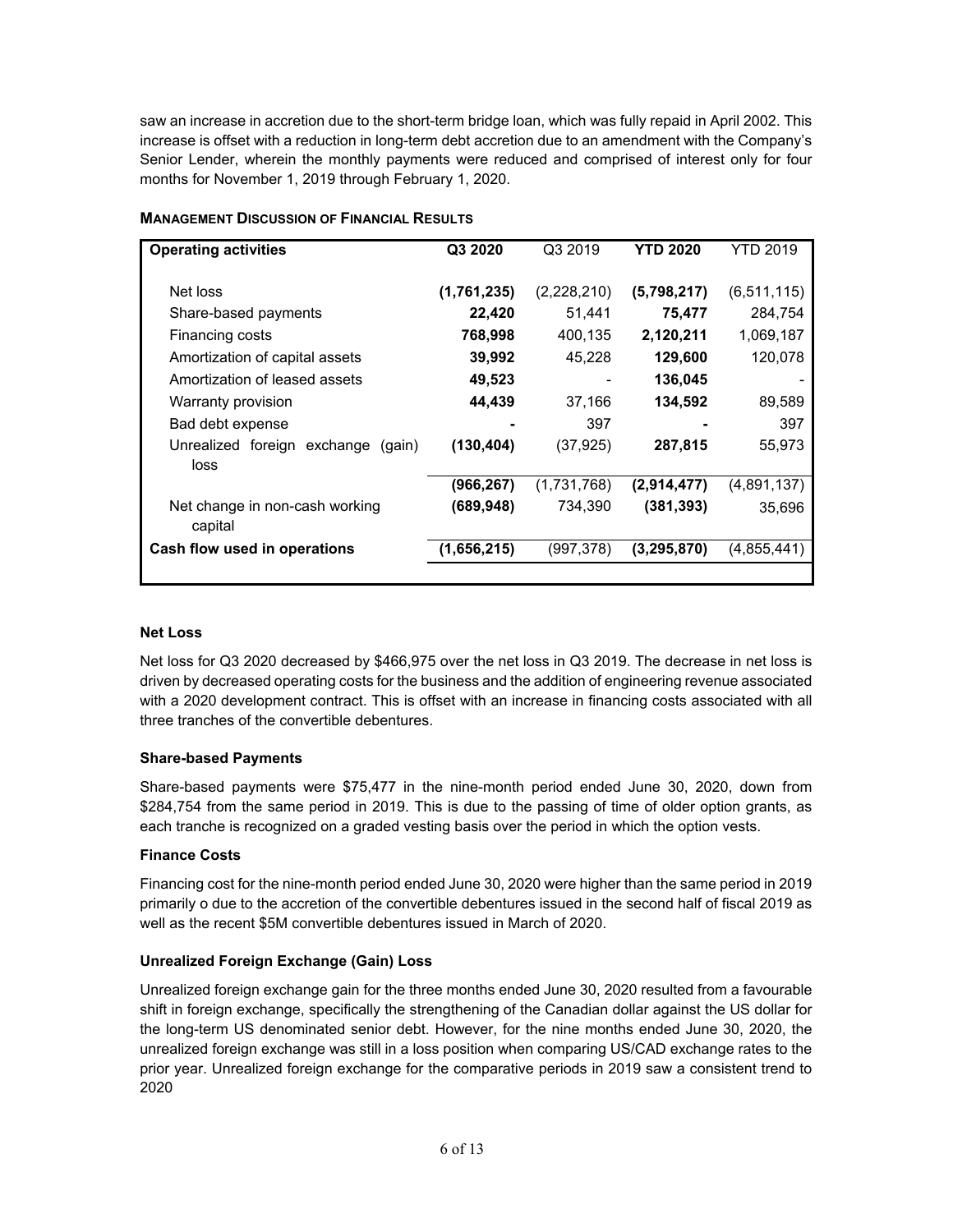# **Summary of Quarterly Results**

|               | 2020        |             |                | 2019        |             |                |               | 2018           |
|---------------|-------------|-------------|----------------|-------------|-------------|----------------|---------------|----------------|
|               | Q3          | Q2          | Q <sub>1</sub> | Q4          | Q3          | Q <sub>2</sub> | Q1            | Q <sub>4</sub> |
| Sales         | 2.179.891   | 1.638.778   | 2,802,161      | 825.492     | 774.670     | 973.140        | 854.647       | 119.069        |
| Net (loss)    | (1,761,235) | (2,450,881) | (1,586,101)    | (2,629,525) | (2,228,210) | (2, 160, 438)  | (2, 122, 467) | (1,638,569)    |
| Per share (1) | (0.01)      | (0.01)      | (0.01)         | (0.01)      | (0.01)      | (0.01)         | (0.01)        | (0.01)         |

(1) Basic and diluted

#### **LIQUIDITY AND CAPITAL RESOURCES**

#### **Liquidity**

The Company manages its capital with the prime objectives of safeguarding the business as a going concern, creating investor confidence, maximizing long-term returns and maintaining an optimal structure to meet its financial commitments and to strengthen its working capital position. At present, the capital structure of the Company is primarily composed of shareholders' equity and debt. The Company's strategy is to access capital, primarily through equity issuances, asset based lending, and other alternative forms of debt financing. The Company actively manages its capital structure and makes adjustments relative to changes in economic conditions and the Company's risk profile.

Eguana repaid \$906,088 in financing activities in Q3 2020 (Q3 2019 - received \$2,234,939) and used \$1,656,215 in operations during Q3 2020 (Q3 2019 –\$997,378).

Working capital represents the Company's current assets less its current liabilities. The Company's liquidity, as measured by the Company's working capital deficit at the end of Q3 2020 was \$3,992,851 (September 30, 2019 – \$3,048,553).

As at June 30, 2020 the Company had net liabilities of \$15,554,110, which increased from \$11,020,980 at September 30, 2019. This can be primarily be attributed to the issuance of new convertible debentures in Q2 2020.

The Company has recorded \$4,629,238 in accounts payables and accrued liabilities, of which \$1,223,810 is in dispute as of June 30, 2020. In addition, the Company has \$1,735,615 in long-term debt, \$1,139,993 in debentures, \$216,972 in lease obligations, and \$199,166 in other liabilities payable over the next 12 months.

No unusual trends or fluctuations are expected outside the ordinary course of business.

The Company is currently in a dispute with a prior customer in Germany as a result of the cancellation of a supply contract. A claim has been prepared to recover 1,479,332 Euros (\$2,213,229 CAD) for unpaid invoices and interest, along with the option to claim an additional 903,584 Euros (\$1,351,852 CAD) for European inventories purchased to fulfil this contract. Litigation is inherently uncertain and while legal counsel advises that the Company has a strong case, the receivable is being carried on the books at near zero. A favorable outcome in the dispute would increase the current assets of the Company.

The above noted prior customer has made warranty claims related to the Company's first generation, 3 phase Comfort series product. Management believes this claim is without merit and that any product failures are tied directly to a fundamental system failure in the design for which the customer was solely responsible.

The Company's former contract manufacturer submitted a claim in the Court of Queen's Bench in Alberta against Eguana for 1,534,000 Euros (\$2,295,028 CAD) related to the cancellation of the above noted supply contract. The Company is disputing 799,000 Euros (\$1,195,389 CAD) of the amount the contract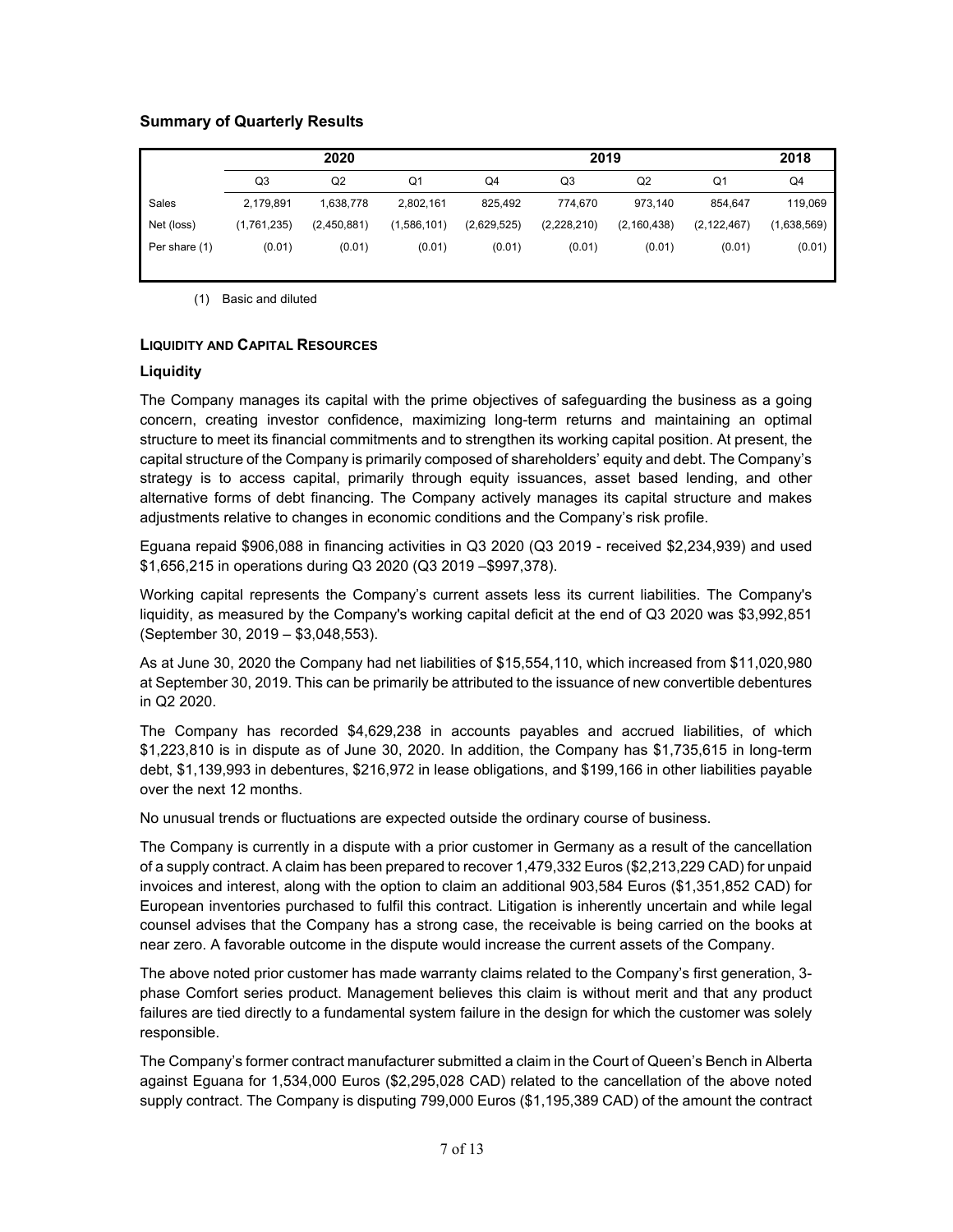manufacturer has claimed. The Company has recorded in its financial statements the undisputed amount, therefore a successful defense of the claim submitted by the former contract manufacturer would positively impact the Company. The Company has counter claimed the contract manufacturer for 6.8 million Euros (\$10.6M CAD).

Subsequent to quarter end the Company entered into a settlement agreement with the contract manufacturer, where the Company has agreed to pay: (i) 650,000 Euros, to be paid over a period of 24 months commencing on October 1, 2020; and (ii) 100,000 Euros, to be paid upon the occurrence of certain events, but in any case, no later than June 30, 2022.

# **Outstanding Debt**

In December 2017, the Company issued \$1,500,000 USD of debt, bearing an interest rate of 12.5% per annum which will be repaid in equal instalments starting in July 2018 for 30 months. In August 2018, the Company drew an additional \$750,000 USD bearing an interest rate of 12.5% per annum which will be repaid in equal instalments starting in March 2019 for 30 months. In October 2018, the Company drew the remaining \$750,000 USD from its Senior Lender, bearing interest at 12.5% per annum, which will be repaid in equal instalments starting in May 2019 for 30 months. As part of the Senior Loan, the Company issued 2,951,733 warrants which convert into an equal number of shares with an exercise price of \$0.17 and an expiry date of December 20, 2022. The exercisable warrants are exchangeable for \$1,000,000 USD after the earlier of a liquidity event or September 30, 2021. On December 31, 2019, the Company entered an amendment with its Senior Lender to the original loan agreement wherein the monthly payments were reduced and comprised of interest only for four months commencing November 1, 2019 through February 1, 2020. The Senior Loan will continue to bear interest at a rate of 12.5% per annum and will now be repaid February 1, 2022. In consideration for this, 4,161,333 common share purchase warrants were issued on January 22, 2020, at a price of \$0.06 per warrant for a period of five years from the date of issuance.

In August 2018, the Company entered into a loan agreement for general working capital for \$1,300,000 with its largest shareholder, DHCT II Luxembourg SARL. The loan is due one month after the final Senior Loan payment is made. The loan bore interest at a fixed annual rate of 8%. The interest is paid at the same time the loan is repaid. As consideration for the advance of the DHCT loan, which has a second priority lien on all the assets of Eguana and its material subsidiaries, the Company issued common shares purchase warrants, entitling the Lender to purchase an aggregate of up to 1,238,095 common shares at a price of \$0.21 per common share for a period of three years from the date of the loan.

In December 2018, the Company issued 715 Limited Partnership units at a price of \$1,000 per unit resulting in gross proceeds of \$715,000 via its subsidiary EGT Markets Limited Partnership. In February 2019, Eguana exercised its right to convert 715 EGT Markets Limited Partnership units to common shares of Eguana and issued 3,575,000 shares.

On February 7, 2019, the Company issued 300,000 shares of newly created Series A First Preferred Shares (the "Series A Shares") at \$10.00 per Series A Share (the "Issue Price") for aggregate gross proceeds of \$3,000,000 (the "Offering"). The Series A Shares were issued and sold to the Company's largest shareholder, DHCT II Luxembourg SARL (the "Investor"), the investment vehicle of funds managed by Doughty Hanson & Co Managers Limited. The Series A Shares are convertible by the Investor at any time into common shares of the Company at a price of \$0.24 per common share. The Company may force conversion of the Series A Shares once its TSX-V listed share price is equal to or greater than \$0.60 for at least 60 consecutive days. In connection with the Offering, the Company and the Investor also entered into a loan settlement and conversion agreement whereby an additional 134,860 Series A Shares were issued to the Investor at the Issue Price to replace the existing \$1,300,000 secured loan facility.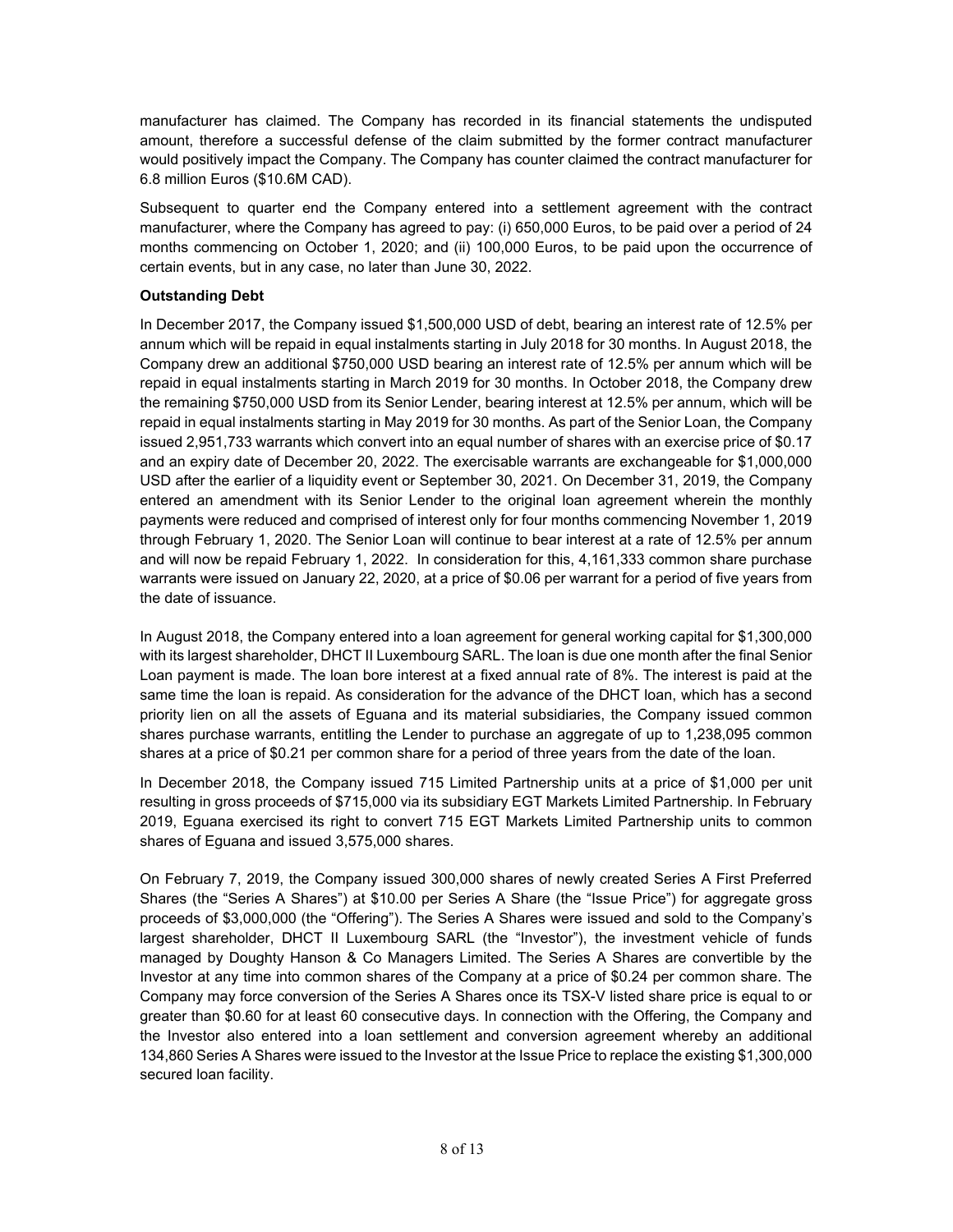On June 21, 2019, the Company issued 3,012 unsecured convertible debentures ("Debentures") by way of a private placement, at a price of \$1,000 per debenture, for total gross proceeds of \$3,012,000. Each Debenture is convertible into 6,666.67 common shares and issued with 3,333.33 warrants. The debentures bear interest at 10% per annum, paid semi-annually, and mature on June 21, 2022.

On August 8, 2019, the Company closed the second tranche of the upsized debenture private placement. The Company issued 1,215 non-brokered unsecured convertible debentures at a price of \$1,000 per debenture, for total gross proceeds of \$1,215,000. The Company's largest shareholder, DHCT II Luxembourg SARL, subscribed for 1,200 of the total debentures issued. The second tranche of the debentures mature on August 8, 2022, with all other terms remaining identical to the first tranche.

In November 2019, the Company entered into a short-term bridge financing transaction ("Bridge Loan") in the amount of \$280,000 bearing an interest rate of 12.0% per annum for the initial three month period, and 24.0% per annum each month thereafter, and holds a maturity date of May 29, 2020. The Company has the right to prepay at any time a partial or the entire balance of the Bridge Loan outstanding together with accrued interest, without notice, penalty, or bonus. An administrative fee of 10% is due and payable on maturity date. On April 7, 2020 the Company repaid the full amount outstanding on the Bridge Loan.

On March 13, 2020 the Company closed a strategic investment with ITOCHU and issued 5,000 unsecured convertible debentures at a price of \$1,000 per debenture, for total gross proceeds of \$5,000,000. Each Debenture is convertible into 6,666.67 common shares and issued with 3,333.33 warrants. The Debentures bear interest at 10% per annum, paid semi-annually in cash or additional common shares, and mature on March 13, 2023.

# **Shareholders' Equity and Shares Outstanding**

As at August 24, 2020 228,617,411 common shares are issued and outstanding, an increase of 794,871 from June 30, 2020 due the conversion of 50 convertible debenture units as well as \$60,000 of accrued convertible debenture interest, which was converted to shares at \$0.13 per share in a shares for debt agreement with DHCT, the Company's largest shareholder. As at August 24, 2020, there are common share purchase warrants representing the right to acquire 40,513,425 common shares, no change from June 30, 2020.

As at August 24, 2020 the Company has 11,192,316 stock options outstanding, an increase of 2,240,000 from June 30, 2020, due to an annual employee stock option grant in the amount of 2,305,000, offset by the expiration of unexercised options. These options entitle the holders thereof to acquire up to 11,192,316 common shares. 8,795,659 stock options have vested as of today's date. The weighted average exercise price of the vested options is \$0.26 per share.

#### **Off-Balance Sheet Items**

As at June 30, 2020, the Company does not have any off-balance sheet arrangements that have, or are reasonably likely to have, a current or future material effect on Eguana's financial condition, results of operations, liquidity or capital expenditures.

#### **CAPITAL EXPENDITURES**

In Q3 2020, capital expenditures totaled \$68,011 (Q3 2019 - \$29,176) and were primarily with respect to the purchase of new lab test equipment.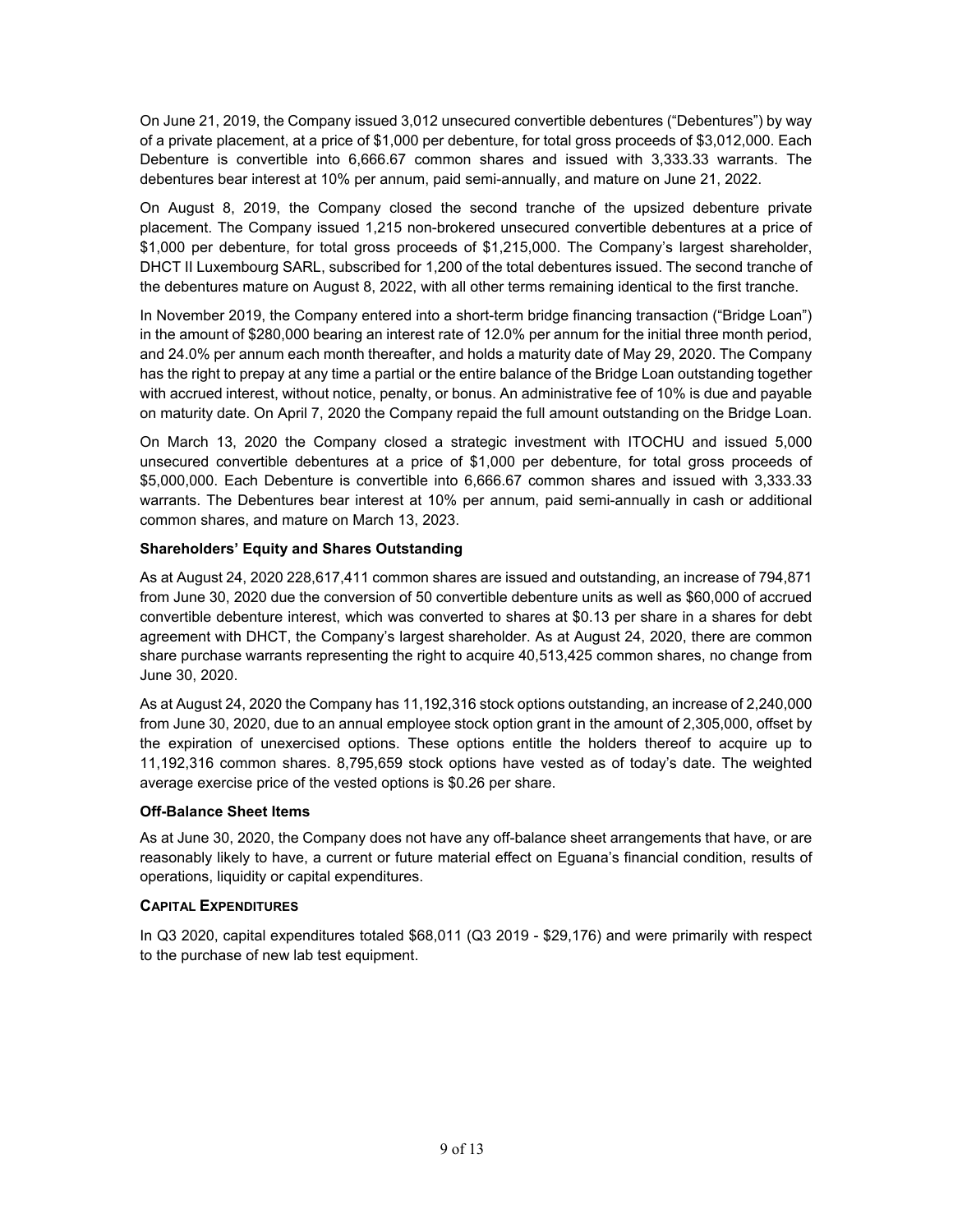# **RELATED PARTY TRANSACTIONS**

Salaries and benefits

The Company had the following related party transactions with respect to salary and benefits:

| <b>UGIQUES QUU DENEIRS</b>       |         |         |                 |                 |
|----------------------------------|---------|---------|-----------------|-----------------|
|                                  | Q3 2020 | Q3 2019 | <b>YTD 2020</b> | <b>YTD 2019</b> |
|                                  |         |         |                 |                 |
| General and administrative       | 108,125 | 104.675 | 329,538         | 333,796         |
| Selling and marketing            | 64.716  | 61.858  | 199.476         | 198.442         |
| Product research and development | 15.184  | 14.604  | 46.637          | 43,845          |
|                                  | 188,025 | 181,137 | 575,651         | 576,083         |

Share based expenses to officers and a director was \$6,624 and \$33,573 for the three and nine months ended June 30, 2020 (2019 - \$24,046 and \$111,140).

Included in accounts payable and accrued liabilities is \$671,793 (September 30, 2019 - \$448,135) due to directors and key management personnel.

During the nine-month period ended June 30, 2020 the Company paid \$115,008 (2019 - \$115,008) to its former CEO as part of a settlement agreement and incurred \$46,344 (2019 - \$60,077) of accretion as the obligation matures.

#### **RISK FACTORS AND RISK MANAGEMENT**

Our risk factors and risk management are detailed in the annual MD&A filed on SEDAR at www.sedar.com on January 27, 2020 and have not materially changed since that time.

#### **Going Concern**

The condensed interim consolidated financial statements were prepared on a going concern basis. The going concern basis assumes that the Company will continue its operations for the foreseeable future and will be able to realize its assets and discharge its liabilities and commitments in the normal course of business.

At June 30, 2020, the Company had not achieved profitable operations since its inception and had accumulated a deficit of \$74,466,745 (September 30, 2019 - \$68,668,528) and incurred a loss from operations for the nine-month period ended June 30, 2020 of \$3,392,504 (2019 - \$5,389,196). Whether and when the Company can attain profitability from operations is uncertain. The lack of profitable operations results in material uncertainties that may cast significant doubt on the Company's ability to continue as a going concern.

At June 30, 2020 the Company has a working capital deficiency of \$3,992,851 (September 30, 2019 – \$3,048,553).

The ability of the Company to continue as a going concern is dependent on completing equity or debt financings and generating profitable operations in the future in order to meet liabilities as they come due and enable the Company to continue operations. The ability to continue as a going concern may be adversely impacted by the loss of customers and declining sales per customer. To address its financing requirements, the Company may seek financing through the issuance of common shares, preferred shares, EGT Markets Limited Partnership units, debentures or other securities of the Company or its subsidiaries. The outcome of these matters cannot be predicted at this time.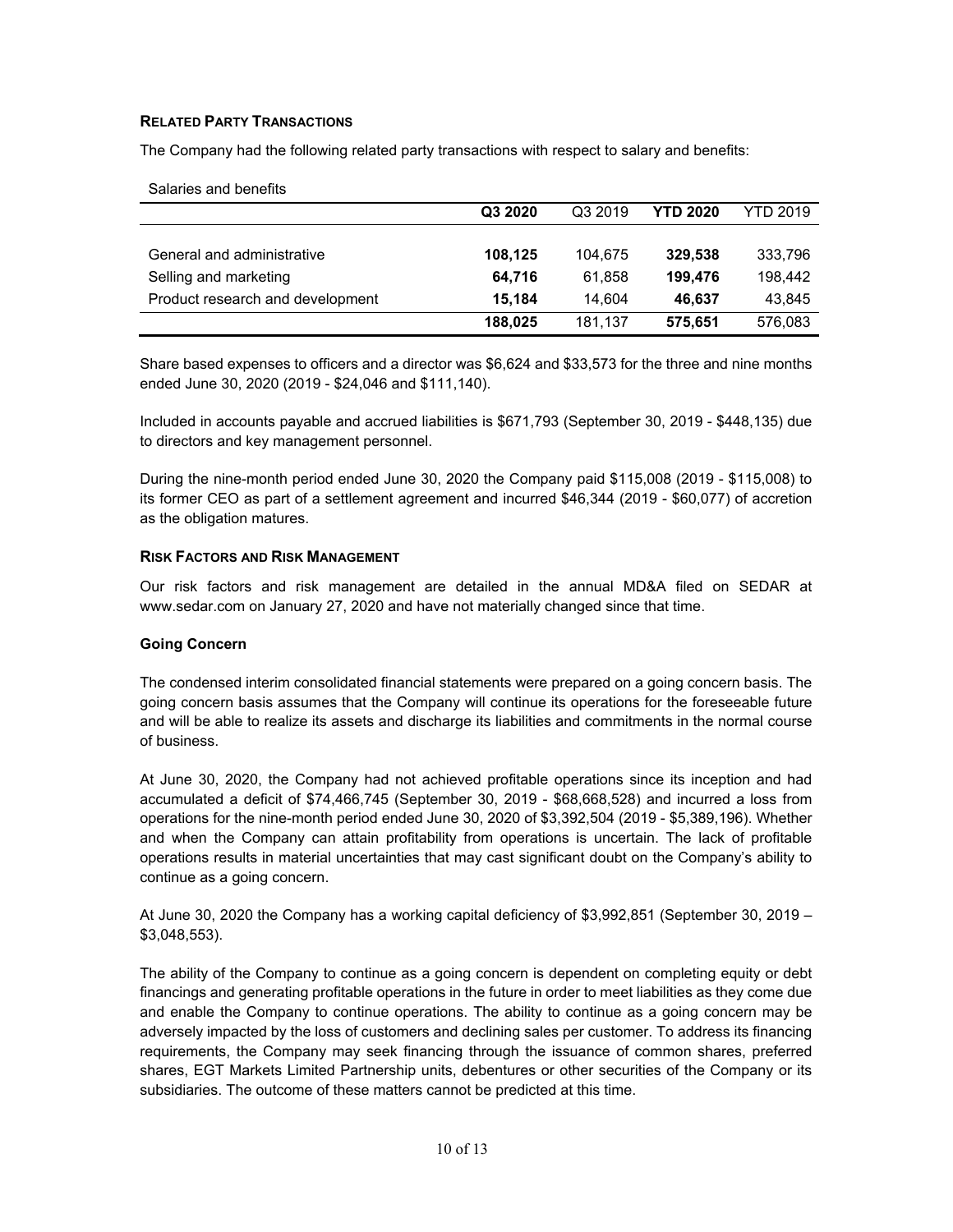## **Government Regulation**

The operations of Eguana are subject to a variety of federal, provincial and local laws, regulations, and guidelines, including laws and regulations relating to health and safety, the conduct of operations, the protection of the environment, the operation of equipment used in its operations and the transportation of materials and equipment it provides for its customers. Of particular relevance to Eguana's business, the laws and regulations related to the interconnection of behind the meter energy resources and to the installation of lithium batteries are covered by an evolving set of regulations that are similar in scope but differ in detail in each region in which the company operates. Changes to these regulations often require investment in redesign and recertification of the company's products and may increase the cost of the product, but they affect Eguana and its competition equally with the net effect of limiting competition to those who make these investments and deferring any potential commoditization of our product category. Eguana believes that it is currently in compliance with such laws and regulations. Eguana intends to invest financial and managerial resources to ensure such compliance and will continue to do so in the future; however, it is impossible for Eguana to predict the cost or impact of such laws and regulations on Eguana's future operations. Eguana's products are currently certified for use in Germany, the United Kingdom, France, Australia, and North America. The technical associations that are prevalent in maintaining the grid interconnection and safety standards in these countries are VDE, Australian Standards, UL, CSA, IEC, EN and FCC. The specific standards that are actively maintained for compliance by Eguana are VDE 4105, G98, AS 4777, UL 1741, UL 9540, IEC 62109 and IEC 61000.

#### **COVID-19 Based Risk**

The COVID-19 global pandemic has created some unprecedented risks in Eguana's business, some of which are detailed here. The global supply chain has been disrupted with lockdowns in many countries, some of whose industries are part of Eguana's supply chain. There is a risk of component cost increases due to supply constraints along with expected increases in shipping and logistics costs. The short- and medium-term impacts are unprecedented in modern history and remain difficult to estimate at this time. The extent of the global economic damage remains unknown but is expected to be severe with economic recession, market volatility and political uncertainty may last many months or years as global supply chains, labour forces and credit markets recover. This may impact companies' abilities to reach the targeted sales numbers, gross margin objectives, and safe and healthy work places. Eguana has taken precautionary steps to mitigate the associated risks.

#### **ACCOUNTING POLICIES**

There have been no changes to the Company's critical accounting estimates and policies in the nine months ended June 30, 2020 for the adoption effective October 1, 2019 of IFRS 16, Leases ("IFRS 16") and IFRIC 23, Uncertainty over Income Tax Treatments ("IFRIC 23"). Significant accounting policies are disclosed in note 4 of the annual audited consolidated financial statements for the year ended September 30, 2019.

#### **Recently issued accounting pronouncements**

# **Adoption of new and amended standards**

*IFRS 16, Leases* 

Effective October 1, 2019, the Company adopted IFRS 16 using the modified retrospective approach. The new standard requires a lessee to recognize in the statement of financial position: a liability for future lease payments (the lease liabilities) and an asset for the right to use the underlying leased asset during the lease term (the lease assets).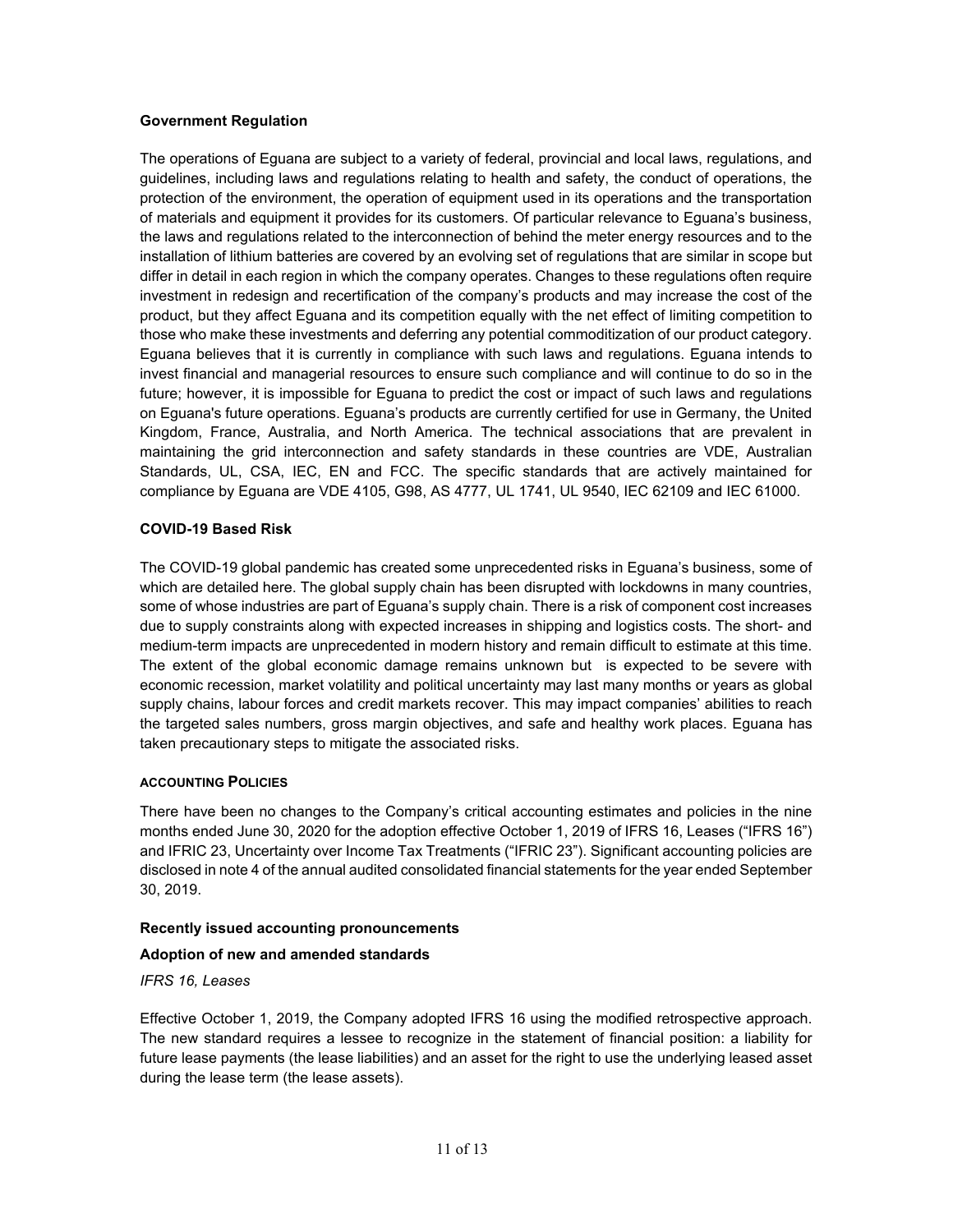The Company recognized the initial effect of applying IFRS 16 as an increase in the right-of-use asset in the amount of \$551,796, with a corresponding increase to the lease liability in the same amount. The right of use asset was offset with a previously recorded lease inducement of \$41,210. Comparative information has not been restated and continues to be reported in accordance with the standards and accounting policies in effect prior to October 1, 2019.

Further details of the transition to IFRS 16 can be found in note 22 of the condensed interim consolidated financial statements ended June 30, 2020.

# *IFRIC 23, Uncertainty over Income Tax Treatments*

Effective October 1, 2019, the Company adopted IFRIC 23, Uncertainty over Income Tax Treatments. There have been no significant changes to disclosures or measurement of income taxes as a result of this application.

## **Accounting Pronouncements Issued but Not Adopted**

There were no new or amended accounting standards or interpretations issued during the nine months ended June 30, 2020 that are applicable to the Company in future periods.

## **ADVISORY SECTION**

## **Forward-Looking Statements**

This MD&A contains forward-looking information and forward-looking statements (collectively, "forwardlooking statements") within the meaning of applicable securities laws that and are based on certain assumptions and analysis made by the Company's management as of the date of this MD&A. Forwardlooking statements include, without limitation, statements with respect to investment objectives and strategy, the development plans of the Company, regulatory changes, availability of customers, market penetration, the Company's intentions, results of operations, levels of activity, future capital and other expenditures (including the amount, nature and sources of funding thereof), business prospects and opportunities, construction timetables, extent of solar resource usage and future growth and performance opportunities. The words "believes", "expects", "expected", "plans", "may", "will", "projects", "anticipates", "estimates", "would", "could", "should", "endeavours", "seeks", "predicts", "intends", "potential", "opportunity", "target" or variations of such words of similar expressions thereto and the negatives thereof, identify forward-looking statements. In particular, this MD&A includes forward-looking statements with respect to the future dynamics and size of the solar PV and energy storage market and segments thereof; statements concerning the Company's expectations of future relationships as well as the size of the market for power electronics; statements concerning the Company's sales; and statements concerning factors which management believes may be relevant in assessing whether the Company's plans are achievable.

Forward-looking statements are necessarily based upon management's perceptions of historical trends, current conditions and expected future developments, as well as a number of specific factors and assumptions that, while considered reasonable by the Company as of the date of such statements, outside of the Company's control and are inherently subject to significant business, economic and competitive uncertainties and contingencies which could result in the forward-looking statements ultimately being entirely or partially incorrect or untrue.

Certain forward-looking statements contained in this MD&A about prospective results of operations, financial position or cash flows may constitute "future oriented financial information", is based on assumptions about future events, is given as at the date hereof and including economic conditions and